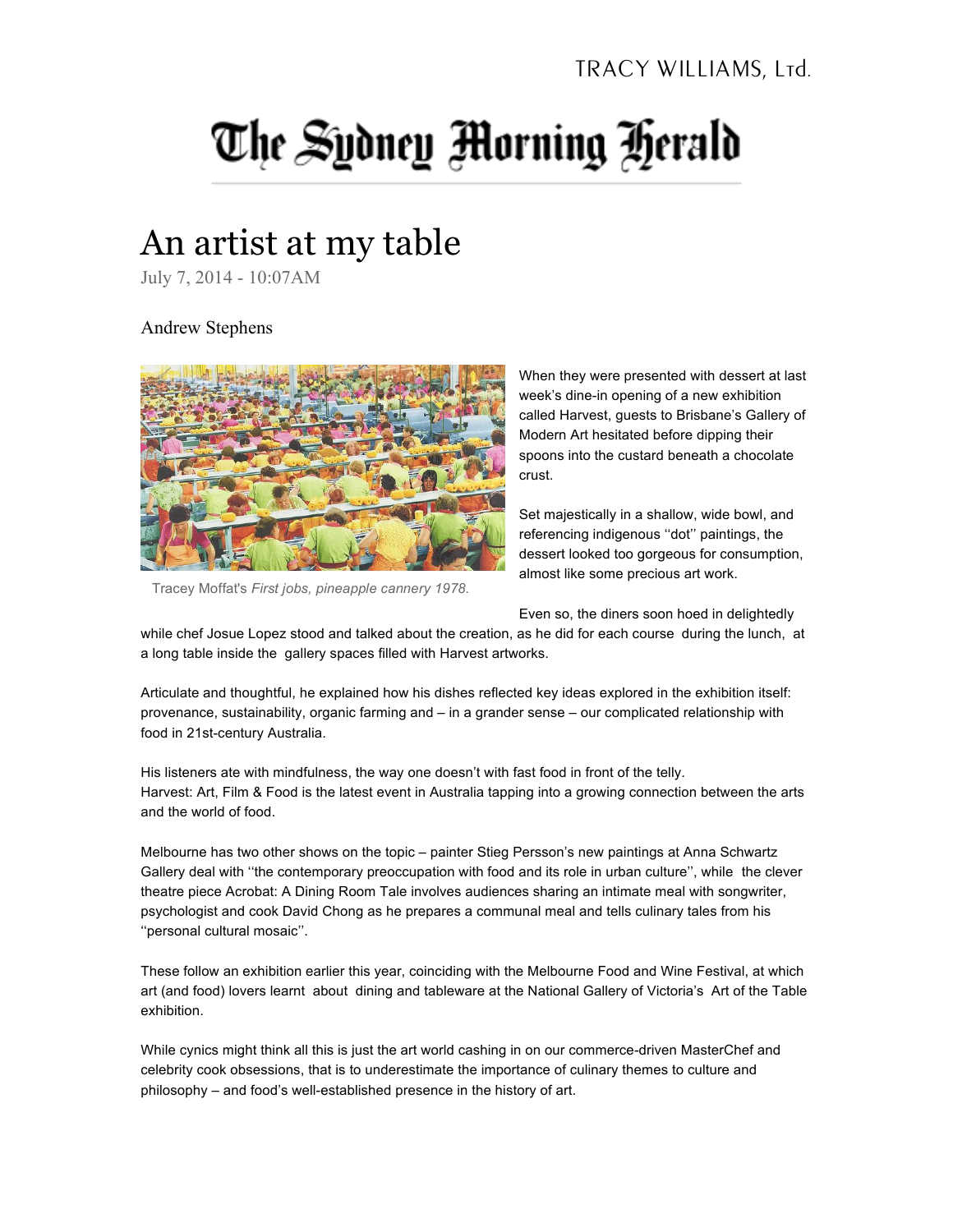''The hope of the exhibition is that while there are philosophical ideas and complex art-historical arguments we are trying to make, there is also the fact that food is something everyone can relate to on some level,'' says Ellie Buttrose, the curator of the visual arts component of Harvest. "The idea of labour and land are now becoming more important subjects for contemporary artists. Looking at those things in the context of food means that people can access those ideas through something they are familiar with.''

From glorious Dutch still-life paintings abundant with ripe pomegranates, peaches, artichokes, poppies and grapes, to the fluorescent-lit supermarket replica, its shelves lined with packaged, processed groceries, the Harvest artworks unpack several themes centred on our food fascinations. Buttrose has delivered three groupings, ''land and labour'', ''objects in circulation'', and ''imagining another future''. When visitors arrived last weekend to look at the works and hear several floor talks, there was a lot of discussion about where our food comes from, the labour involved in its production, and how art can help us understand and appreciate the items that end up on our tables. There was also a lot of thought given to the future of food,in a world challenged with unstable climate scenarios.

As many people struggle to consume even the fundamentals for survival, Buttrose says the art in Harvest lets us examine how farming, food, food products and their distribution ''have been central to the formation of world views and their artistic expression''.

Apart from the replica corner-store convenience supermarket packed with goods, one of the more arresting works is a table set for four – at which gallery visitors, chosen at random, are invited to sit for a traditional Thai lunch as part of a ''social sculpture'', an untitled work by Thai artist Rirkrit Tiravanija. More directly political is Simryn Gill's gorgeous floorwork Forking Tongues (1992) – an enormous spiral of silverware (knives, spoons and forks) intermixed with curving trails of chillies. Buttrose says this work draws attention to the history of trade when European powers (the silver cutlery) relied so heavily on the labour and produce in the Asian colonies (the chillies).

Persson's exhibition in Melbourne also examines dichotomies in the world of food. His paintings mix lusciously depicted foods in challenging contexts: a monkey eating quinoa, or macaroons infused with graffiti. ''I am a foodie and if you live in Melbourne you can't avoid it,'' he says. ''I am also a reasonably good amateur cook, so I have this conflicted view of all the food fads. I am taking the piss out of upper middleclass bourgeois behaviour, but I'm one of them and so are all my friends. It is a strange position to be in.''

One of his recent paintings was called Philosophy of individualism with goji berries and he says it upset a lot of people. Who can say what one of his new paintings, Signature dishes (2014), might provoke? Depicting celebrity chefs' most famous menu items, he says he is both paying homage to them, while also covering them with graffiti. ''Graffiti tagging is one of the greatest narcissistic acts of the globe,'' he says. ''And when you watch those cooking shows about young chefs having to find a signature dish, it is also driven by a cultural narcissism. Even if they don't want to go there, they have to.''

Persson says his paintings also explore class in Australia. ''It is almost taboo, we don't have them according to the foundation myths of this country,'' he says. ''But they do exist, that's blindingly obvious. People talk about the inner city latte- and chardonnay-sipping set – it is a common definer against suburban attitudes. Class and food have a very strong relationship with something else that is endemic – the rise of the luxury item.''

At Harvest, Buttrose says Brisbanites have clearly made the place their own. ''GOMA has a very diverse audience,'' she says. ''It is not this rarefied object and that is, in part, because of the children's art centre.'' Many families turned up for last weekend's opening, including the pineapple collage-making with Los Angeles-based group Fallen Fruit and two video works – one zany piece by Mika Rottenberg about a group